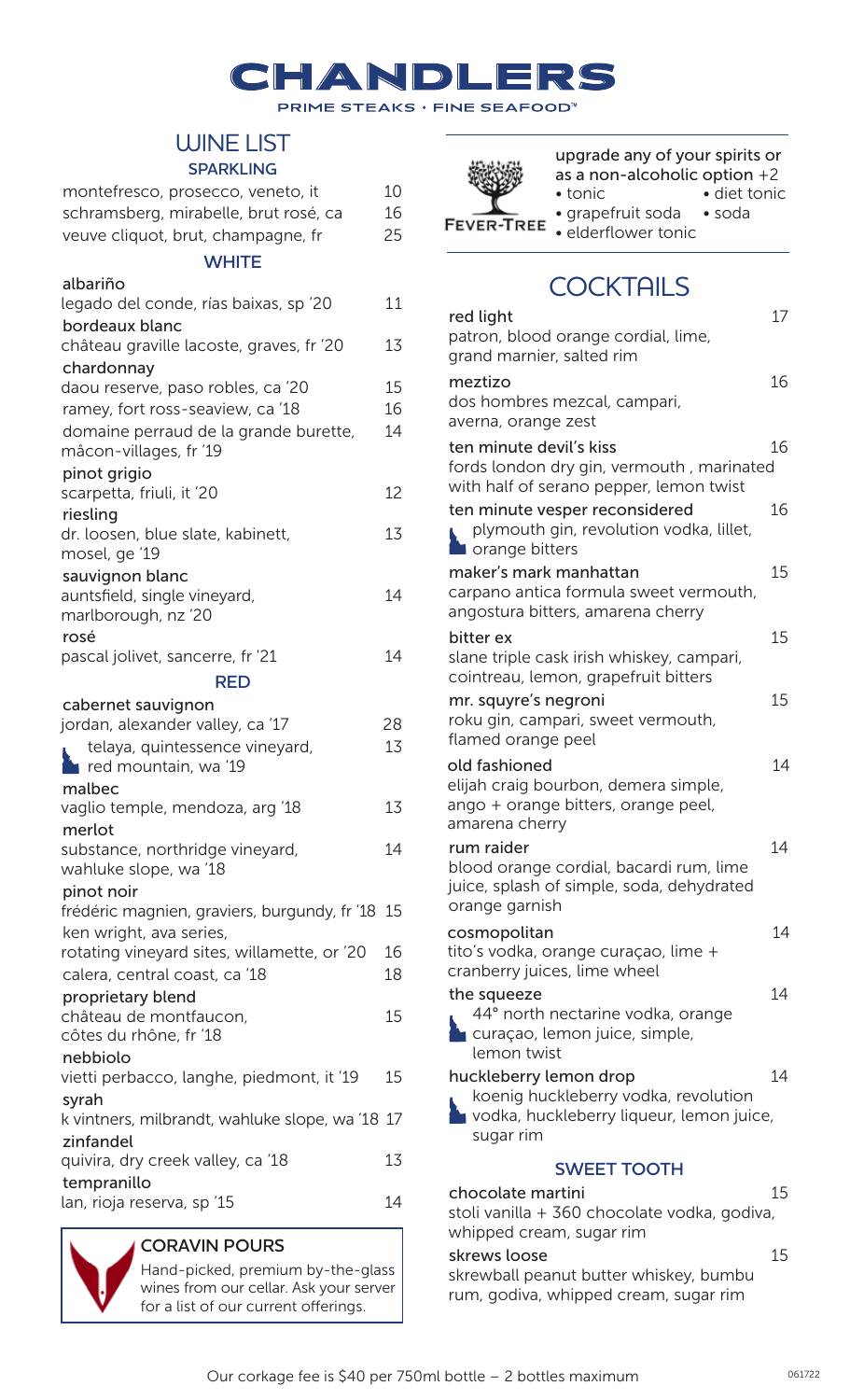

## **STARTERS**

| pacific oysters on the half shell each 3.5<br>cocktail + mignonette sauces                             |    | wild mexican abalone<br>butter, preserved lemon, maitake<br>mushrooms                                                 | mp |
|--------------------------------------------------------------------------------------------------------|----|-----------------------------------------------------------------------------------------------------------------------|----|
| tower of tuna<br>sashimi-grade ahi + hamachi tuna,<br>avocado, tomatoes, red onions,                   | 18 | escargot à la carol<br>browned garlic butter, asiago cheese                                                           | 18 |
| sesame crisps<br>the black orchid<br>seared rare sashimi-grade ahi tuna,<br>black orchid mustard sauce | 22 | oysters rockefeller<br>pacific oysters, sautéed spinach,<br>shallots, red bell peppers, pernod,<br>citrus hollandaise | 21 |
| prawn cocktail<br>cocktail sauce, fresh lemon                                                          | 20 | shrimp scampi<br>garlic, shallots, tomatoes, basil,                                                                   | 22 |
| seafood platter<br>alaskan king crab legs, pacific oysters,                                            | mp | red chili flakes, butter sauce,<br>white wine, lemon                                                                  |    |
| large gulf prawns, maine lobster tail                                                                  |    | crab cakes<br>maryland blue lump + alaskan king                                                                       | mp |
| steak tartare<br>snake river farms flat iron, garlic,<br>shallots, caperberries, dijon aioli,          | 22 | crab meat, stone-ground mustard,<br>watercress, tomato salad                                                          |    |
| chive oil, sourdough toast                                                                             |    | foie gras<br>brûléed pineapple, pickled strawberries,<br>toasted brioche                                              | 37 |

## SOUPS + SALADS

bread service is available upon request – gluten-free rolls one dollar each

| soup of the season                                                                                                  | 12 | lobster bisque                                                                                                                 | 13 |
|---------------------------------------------------------------------------------------------------------------------|----|--------------------------------------------------------------------------------------------------------------------------------|----|
| steakhouse wedge                                                                                                    | 12 | sherry, crème fraîche                                                                                                          |    |
| organic iceberg, candied spiced bacon,<br>heirloom cherry tomatoes, pickled red<br>onions, chandlers ranch dressing |    | burrata salad<br>masala + honey dressed pluots,<br>arugula, candied spiced pistachios,<br>crisp prosciutto, citrus vinaigrette | 16 |
| caesar salad                                                                                                        | 14 |                                                                                                                                |    |
| organic romaine, parmesan cheese<br>croutons, anchovy caesar dressing,<br>white anchovy                             |    | wilted spinach salad<br>goat cheese, bacon, mushrooms,<br>shallots, oven-dried tomatoes,                                       | 14 |
| limousine salad                                                                                                     | 15 | boiled egg, walnut dressing                                                                                                    |    |
| butter leaf, roquefort bleu cheese,<br>spiced cashews, crispy shallots, garlic<br>croutons, roquefort vinaigrette   |    | beet salad<br>organic arugula, roquefort cheese,<br>roasted walnuts, red wine vinaigrette                                      | 15 |

Please inform your server of any allergies and or dietary restrictions.

 While our culinary team can prepare dishes without particular ingredients, cross-contact with allergens can occur in our kitchen and we cannot guarantee that any menu item can be completely free of allergens.

We are a non-smoking restaurant. A non-obligatory 20% gratuity will be added for parties of 6 or more. Consuming raw or undercooked meats, poultry, seafood, shellfish or eggs may increase your risk of food-borne illnesses. Consult with a physician for more information.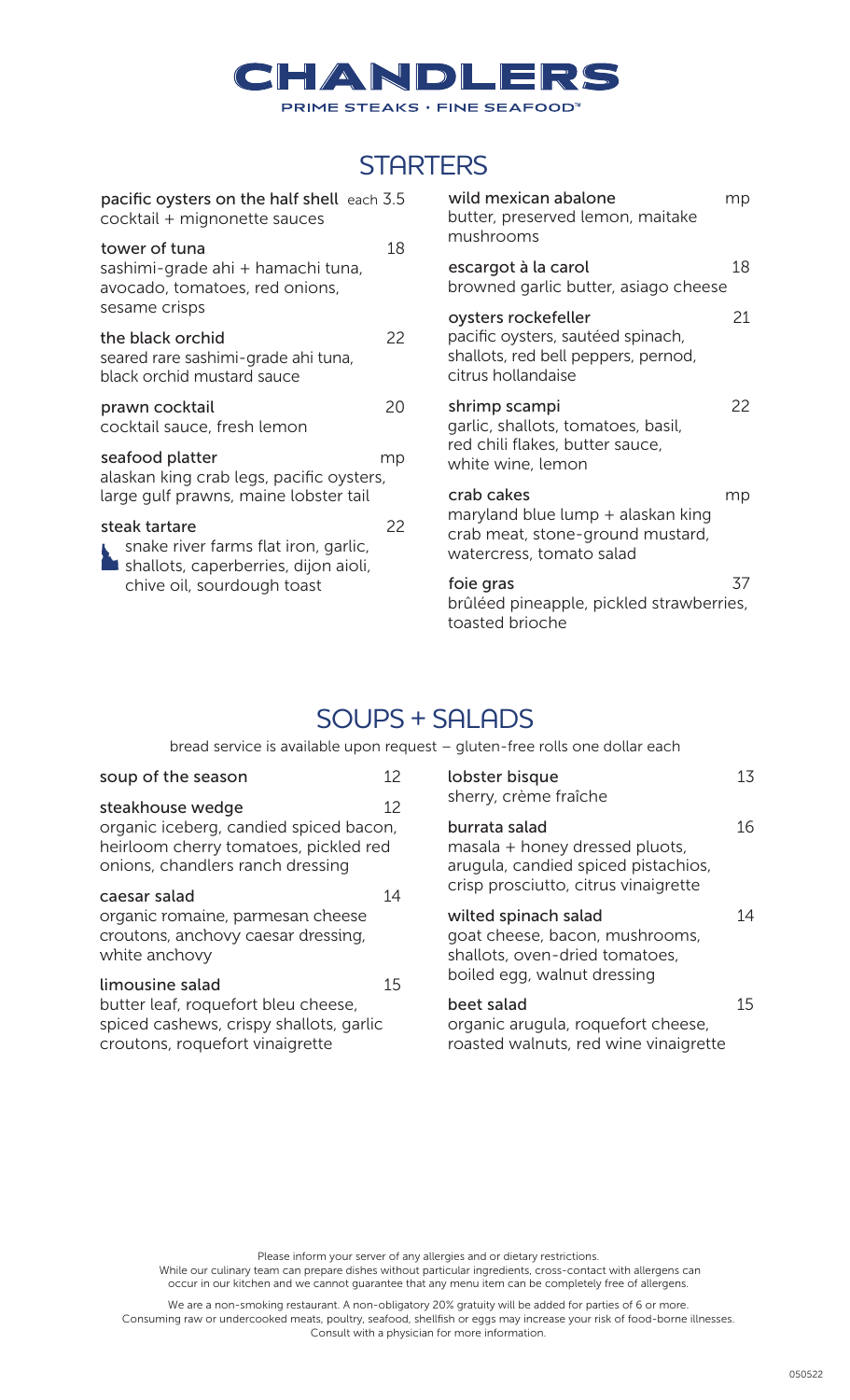# HANNDILE

**PRIME STEAKS · FINE SEAFOOD** 

### THE FRESHEST SEAFOOD

Today we still source all of our Pacific seafood through my long-term relationships with fishermen and fish brokers in Hawaii and Alaska. Our seafood is shipped jet-fresh directly to our kitchen within 24 hours of being caught, bringing you the freshest Pacific seafood available. Enjoy!

hawaiian sashimi-grade ahi tuna 48 pan-seared rare, wasabi mashed potatoes, ginger soy sauce, shiitake mushrooms, watercress salad

seasonal fresh fish mp ask your server to describe the chef's seasonal creation

fishmarket salad 32 mexican prawns, maryland blue lump crab, bay scallops, bay shrimp, organic romaine, tomatoes, avocado, green

wild mexican abalone steaks mp

preserved lemon beurre blanc, lemon, parsley, citrus jasmine rice, black cod 42 sake marinated, coconut-lime rice cake, shiitake mushrooms, thai chili orange miso, pickled red onion

alaskan king salmon alaskan 42 pan-seared, morel mushrooms, mashed potatoes, parsnip, sautéed spinach, beurre rouge

# SHELLFISH SPECIALTIES

| day boat scallops<br>pan-seared, idaho <sup>®</sup> potato cakes,<br>shiitake mushrooms, tomatoes,<br>truffled citrus beurre blanc |     |
|------------------------------------------------------------------------------------------------------------------------------------|-----|
| maine lobster tail<br>broiled, asparagus hollandaise,<br>pommes frites                                                             | mp  |
| $surf + turf$<br>maine lobster tail, 6 oz filet mignon                                                                             | THU |

bouillabaisse à la maison 43

crab, scallop, prawn, clams, mussels, fresh fish filet, saffron-lobster broth, toasted rouille

# PRIX FIXE THREE-COURSE DINNER 50

soup or mixed green salad or steakhouse wedge, entrée, dessert

#### veal picatta

goddess dressing

sautéed asparagus

lemon butter caper sauce, broccolini, mascarpone polenta soufflé

#### steakhouse wagyu burger

candied spiced bacon, cheddar cheese, russian dressing, butter lettuce, heirloom tomato, pommes frites

#### cauliflower steak

marinated + roasted, charred broccolini, red pepper coulis, citrus dressed arugula – for a complete vegan meal, pair with a mixed green salad + sorbet

duck two ways

seared duck breast and duck leg confit, red cabbage + apple slaw, port wine reduction, mascarpone polenta

#### trout amandine

roasted garlic fingerling potatoes, sautéed spinach, buttered haricot verts, charred lemon

#### pasta primavera

handmade tagliatelle, chef's seasonal vegetables, parmesan, garlic, fine herbes

#### dessert

the bomb, fromage blanc cheesecake or butterscotch crème brûlée

### • CLASSIC CHOCOLATE SOUFFLÉ 15 •

double belgian chocolate, grand marnier cream, chocolate sauce please allow 30 minutes for preparation – full dessert menu available from server